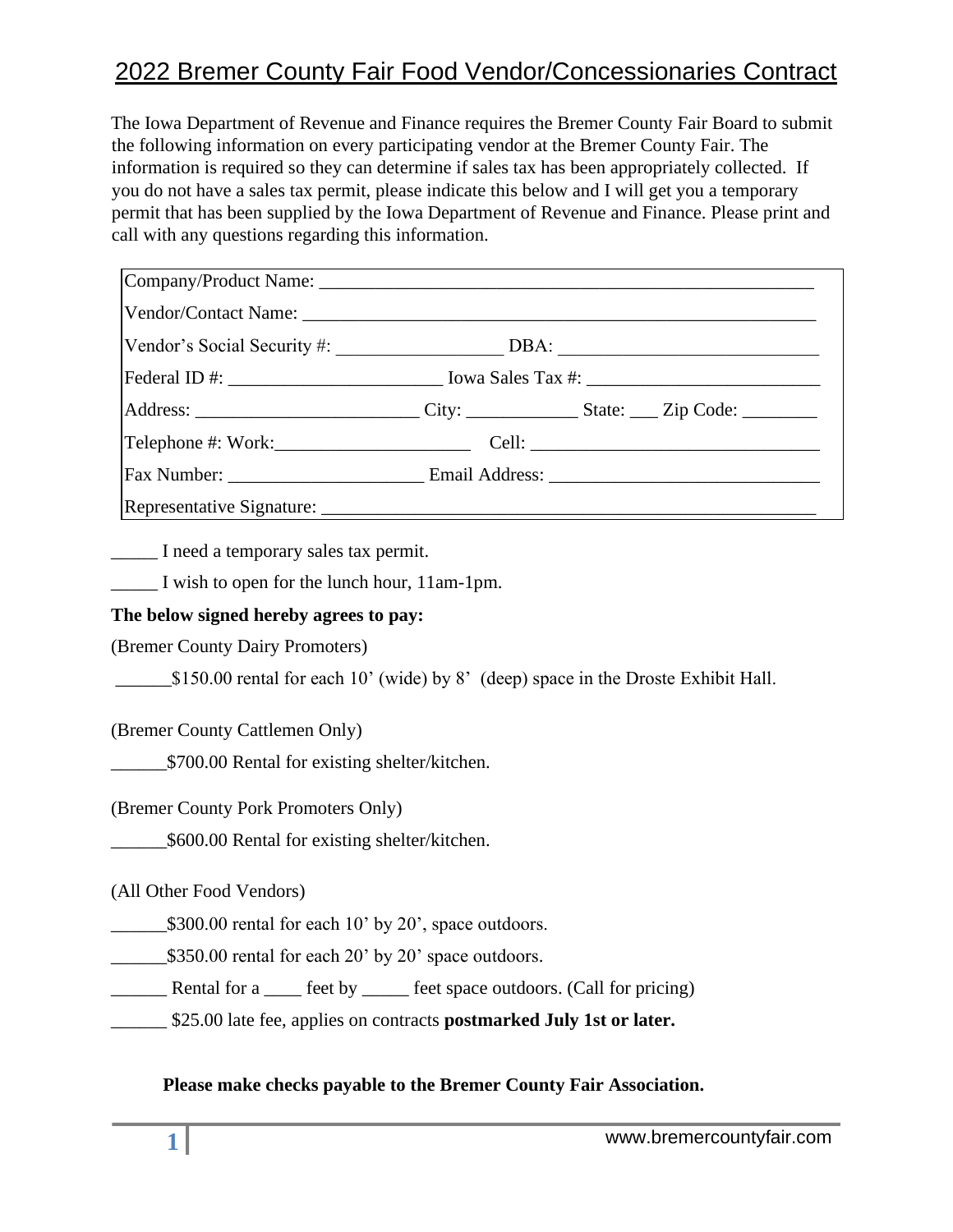## 2022 Bremer County Fair Food Vendor/Concessionaries Contract

The Bremer County Fair Association reserves the right:

- To accept or deny any Bremer County Fair Food Vendor/Concessionaires Contract for any reason.
- To terminate the Bremer County Fair Food Vendor/Concessionaires Contract with any vendor who misrepresents their products and/or services or any vendor deemed detrimental to the Fair.
- Pursue legal action against any vendor whose payment cannot be negotiated with the costs of this litigation to be paid by the food vendor/commercial exhibitor.
- To void the Bremer County Fair Food Vendor/Concessionaires Contract without refund for any vendor that violates any of the rules or requirements set forth in this contract.

**Note:** The Bremer County Fair and its directors are NOT responsible for any thefts, vandalism, damage or loss of items to any vendor booths/exhibits at the Bremer County Fair. The security fence in the Droste Hall and the Bremer County Sherriff Deputies on site are provided to help deter any potential theft, vandalism, damage and/or loss of booth/exhibit items. Each exhibitor/vendor is responsible for monitoring the safety of their booth/exhibit items.

**Exclusivity:** The Bremer County Fair Board does not guarantee any sales for any exhibitors/food vendors. The midway carnival has exclusive rights on the following food/drink items: **funnel cakes, cotton candy, corn dogs, popcorn, snow cones, caramel apples, and lemonade shakeups**. All food vendors/concessionaires are required to obtain approval from the Commercial Exhibits Manager on all menu items.

**Insurance:** All Food Vendors/Concessionaires are required to carry at least \$1,000,000 in liability insurance coverage. Please include a copy with your contract.

**Recycling:** The Bremer County Fair is becoming a green fair. Vendors MUST recycle cardboard. Place cardboard outside your unit and we will pick it up daily.

**Deadlines:** To ensure a spot as a 2022 food vendor, please completely fill out this Food Vendor & Concessions Contract and return to Eric Ver Steegt with full payment and copy of your insurance**.** ALL Contracts must be returned by July 1st with full payment to reserve your space. After July 1st a \$25.00 late fee will apply & must be included with the contract.

**Setup times** will be from 8:00 am to 10:00 pm on Sunday July 24<sup>th</sup>, or 8:00am-4:00pm on Monday July 25<sup>th</sup>. *Exhibitors must set-up during the designated times unless otherwise approved by the Commercial Exhibits Manager, as the space will not be ready prior to those times!* All Vendors must check in with Eric Ver Steegt prior to setup for Space assignments.

**Hours**: Outside Food Vendors can set their own extended hours but are required to be open from: 4:00pm-9:30pm Monday-Friday 12pm-9:30pm Saturday. Also available: 11am-1pm Optional Extended Lunch Hour